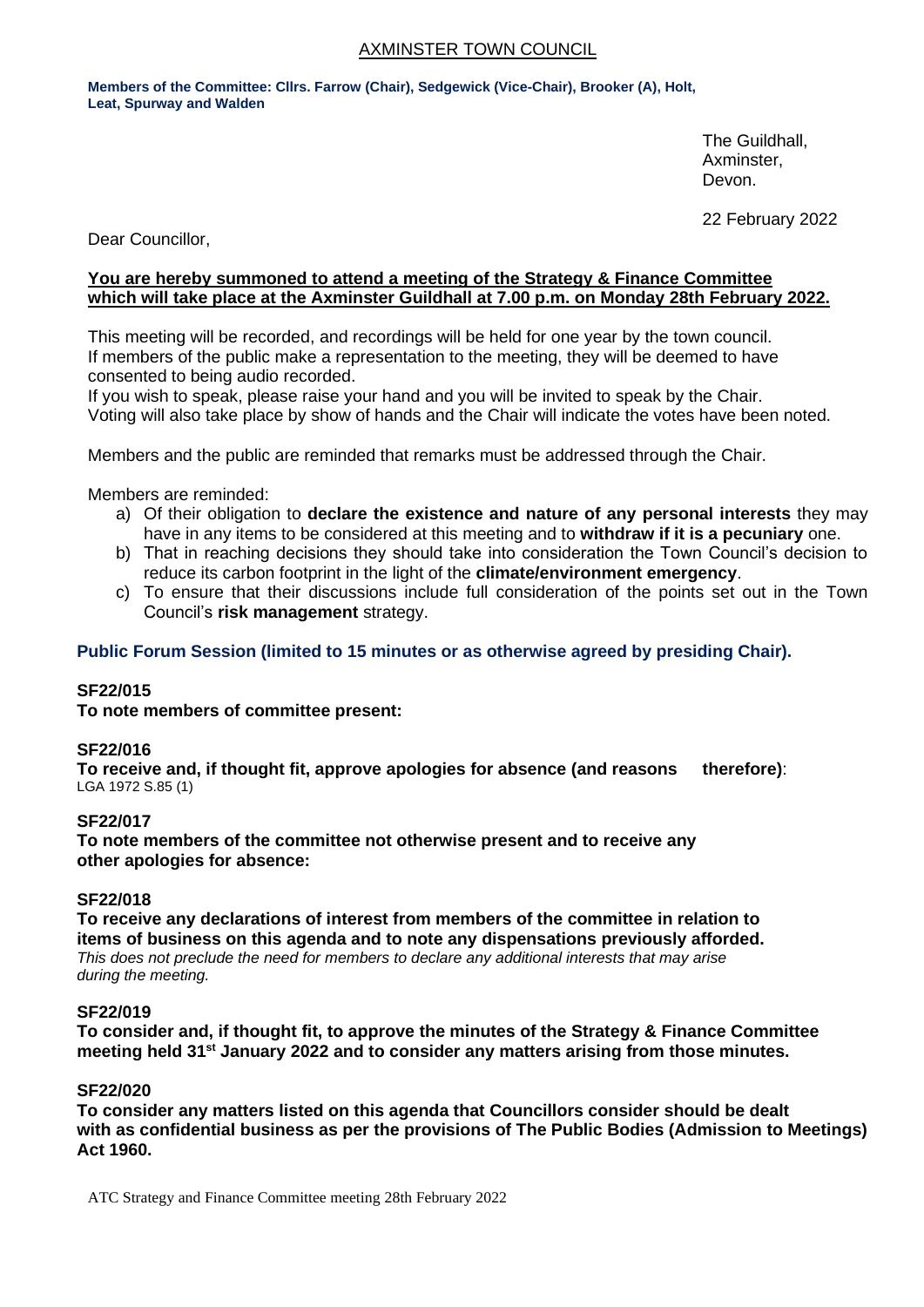### **SF22/021 To consider matters pertaining to Council's Risk Management and Assessment procedure/protocol:**

a) To consider draft Risk Management and Assessment report for Axminster Town Council for the period 2021-2022; members to review and revise as necessary and, if thought fit, to recommend for approval by Full Council on 14<sup>th</sup> March 2022.

b) To consider and review a draft Financial Investment/Deposit Strategy (as per FSCS guidelines/regulations for Smaller Local Authorities) for the Town Council as part of the wider Risk Management Review.

c) To consider the draft Internal Financial Control Review policy document as part of the wider Risk Management Review.

# **SF22/022 To consider matters pertaining to Financial matters:**

a) To consider a request for reimbursement of expenditure relating to the celebration of Her Majesty The Queen's Platinum Jubilee (QJ22) from a local community organisation; such expenditure to be considered by way of Section 137 of the Local Government Act 1972.

b) To consider the preferred use of the funds realised from the sale of two heritage assets recently, namely the Town Bell and Funeral Bier.

c) To receive update on the arrangements for opening a new current account with Unity Trust Bank

d) To consider proposal to open further Commercial Savings/Deposit accounts to help mitigate risks of non-protected Council deposits.

e) To consider update on the Council's Asset Register re-assessment and re-valuation project; RFO to present report.

f)To consider recommendation by RFO to repay smaller of Council's two outstanding PWLB loans due to the minimal level of borrowing outstanding thereupon.

# **SF22/023**

# **To consider matters pertaining to Council's building and land assets:**

a) To consider any updates on the acquisition of the recreation space known as Jubilee Field.

# **SF22/024**

## **To consider matters pertaining to Council's digital presence and community engagement protocols:**

a) To consider further resource allocation towards completion of Council's Social Media and Digital Engagement/Communications Policies.

b) To consider progress with website re-development project.

c) To consider proposal to host all meeting recordings online for public access thus negating need for administrative staff to access, copy and provide to members of public seeking them.

*Continued overleaf.*

ATC Strategy and Finance Committee meeting 28th February 2022